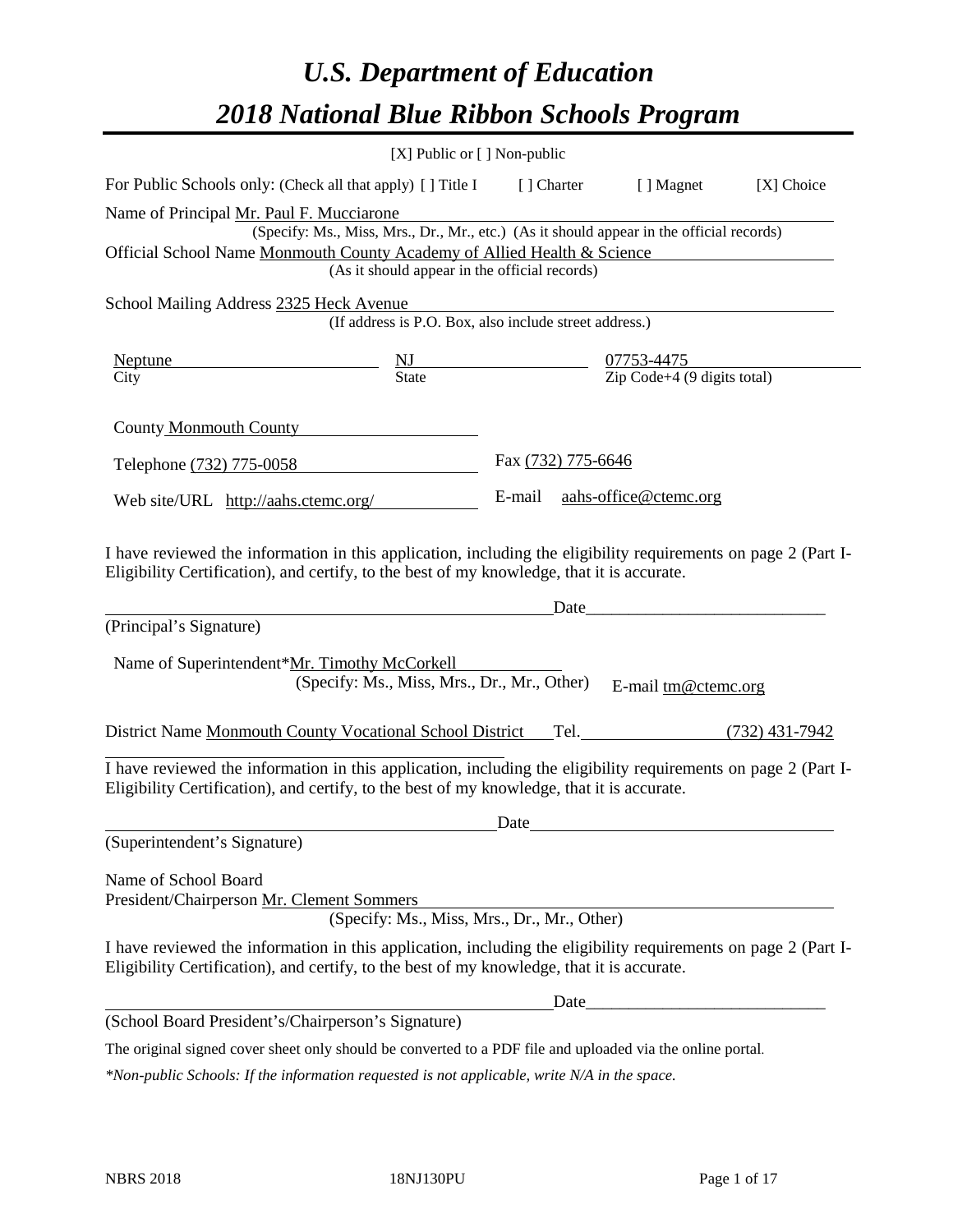The signatures on the first page of this application (cover page) certify that each of the statements below, concerning the school's eligibility and compliance with U.S. Department of Education and National Blue Ribbon Schools requirements, are true and correct.

- 1. The school configuration includes one or more of grades K-12. (Schools on the same campus with one principal, even a K-12 school, must apply as an entire school.)
- 2. All nominated public schools must meet the state's performance targets in reading (or English language arts) and mathematics and other academic indicators (i.e., attendance rate and graduation rate), for the all students group and all subgroups, including having participation rates of at least 95 percent using the most recent accountability results available for nomination.
- 3. To meet final eligibility, all nominated public schools must be certified by states prior to September 2018 in order to meet all eligibility requirements. Any status appeals must be resolved at least two weeks before the awards ceremony for the school to receive the award.
- 4. If the school includes grades 7 or higher, the school must have foreign language as a part of its curriculum.
- 5. The school has been in existence for five full years, that is, from at least September 2012 and each tested grade must have been part of the school for the past three years.
- 6. The nominated school has not received the National Blue Ribbon Schools award in the past five years: 2013, 2014, 2015, 2016, or 2017.
- 7. The nominated school has no history of testing irregularities, nor have charges of irregularities been brought against the school at the time of nomination. The U.S. Department of Education reserves the right to disqualify a school's application and/or rescind a school's award if irregularities are later discovered and proven by the state.
- 8. The nominated school has not been identified by the state as "persistently dangerous" within the last two years.
- 9. The nominated school or district is not refusing Office of Civil Rights (OCR) access to information necessary to investigate a civil rights complaint or to conduct a district-wide compliance review.
- 10. The OCR has not issued a violation letter of findings to the school district concluding that the nominated school or the district as a whole has violated one or more of the civil rights statutes. A violation letter of findings will not be considered outstanding if OCR has accepted a corrective action plan from the district to remedy the violation.
- 11. The U.S. Department of Justice does not have a pending suit alleging that the nominated school or the school district as a whole has violated one or more of the civil rights statutes or the Constitution's equal protection clause.
- 12. There are no findings of violations of the Individuals with Disabilities Education Act in a U.S. Department of Education monitoring report that apply to the school or school district in question; or if there are such findings, the state or district has corrected, or agreed to correct, the findings.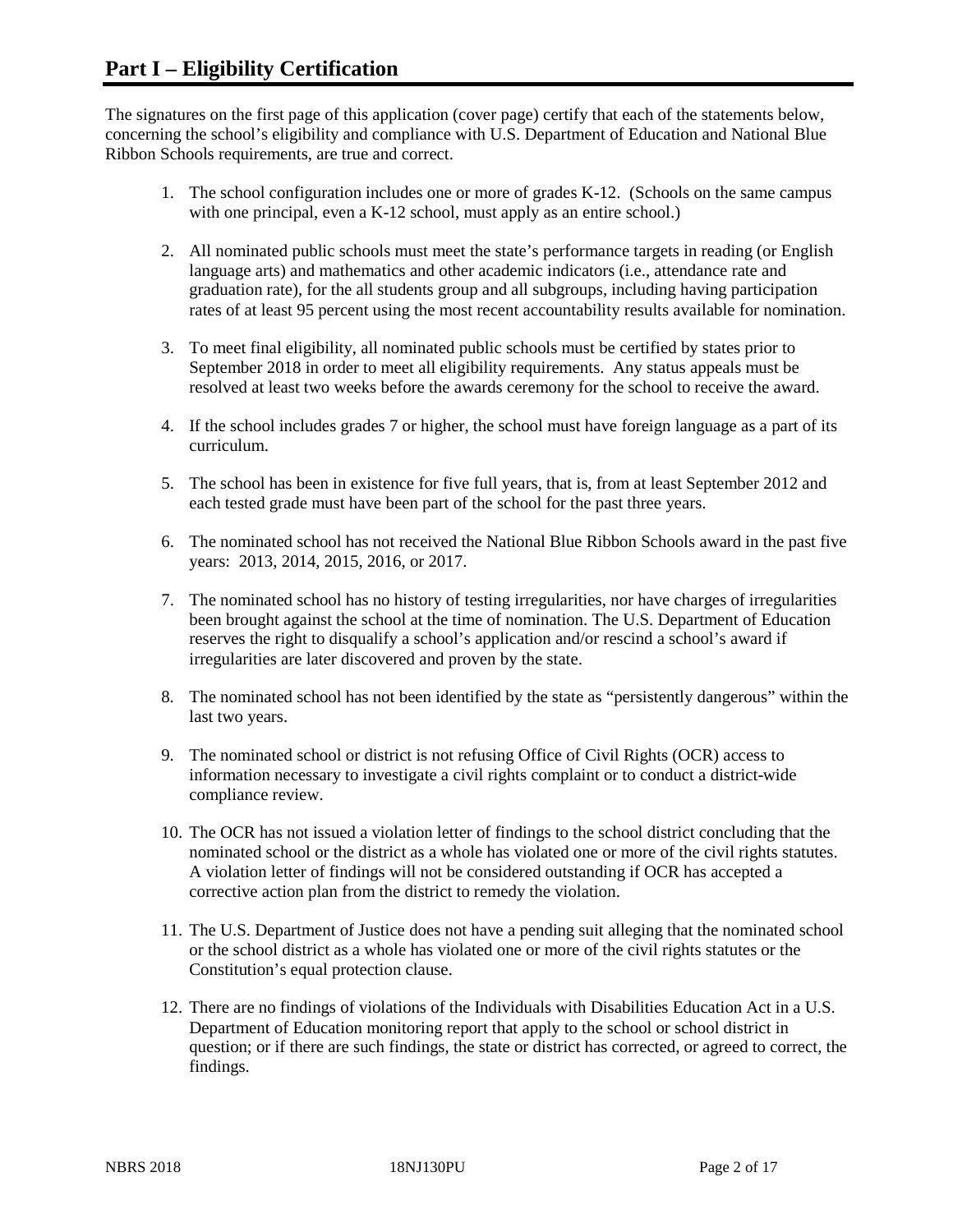#### **Data should be provided for the most recent school year (2017-2018) unless otherwise stated.**

#### **DISTRICT**

1. Number of schools in the district  $0$  Elementary schools (includes K-8) (per district designation): 0 Middle/Junior high schools 7 High schools 0 K-12 schools

7 TOTAL

**SCHOOL** (To be completed by all schools)

2. Category that best describes the area where the school is located:

[] Urban or large central city [X] Suburban [] Rural or small city/town

3. Number of students as of October 1, 2017 enrolled at each grade level or its equivalent in applying school:

| Grade                           | # of         | # of Females | <b>Grade Total</b> |
|---------------------------------|--------------|--------------|--------------------|
|                                 | <b>Males</b> |              |                    |
| <b>PreK</b>                     | 0            | 0            | 0                  |
| K                               | 0            | 0            | 0                  |
| $\mathbf{1}$                    | 0            | 0            | 0                  |
| 2                               | 0            | 0            | 0                  |
| 3                               | 0            | 0            | 0                  |
| 4                               | 0            | 0            | 0                  |
| 5                               | 0            | 0            | 0                  |
| 6                               | 0            | 0            | 0                  |
| 7                               | 0            | 0            | 0                  |
| 8                               | 0            | 0            | 0                  |
| 9                               | 30           | 50           | 80                 |
| 10                              | 33           | 43           | 76                 |
| 11                              | 23           | 52           | 75                 |
| 12 or higher                    | 28           | 42           | 70                 |
| <b>Total</b><br><b>Students</b> | 114          | 187          | 301                |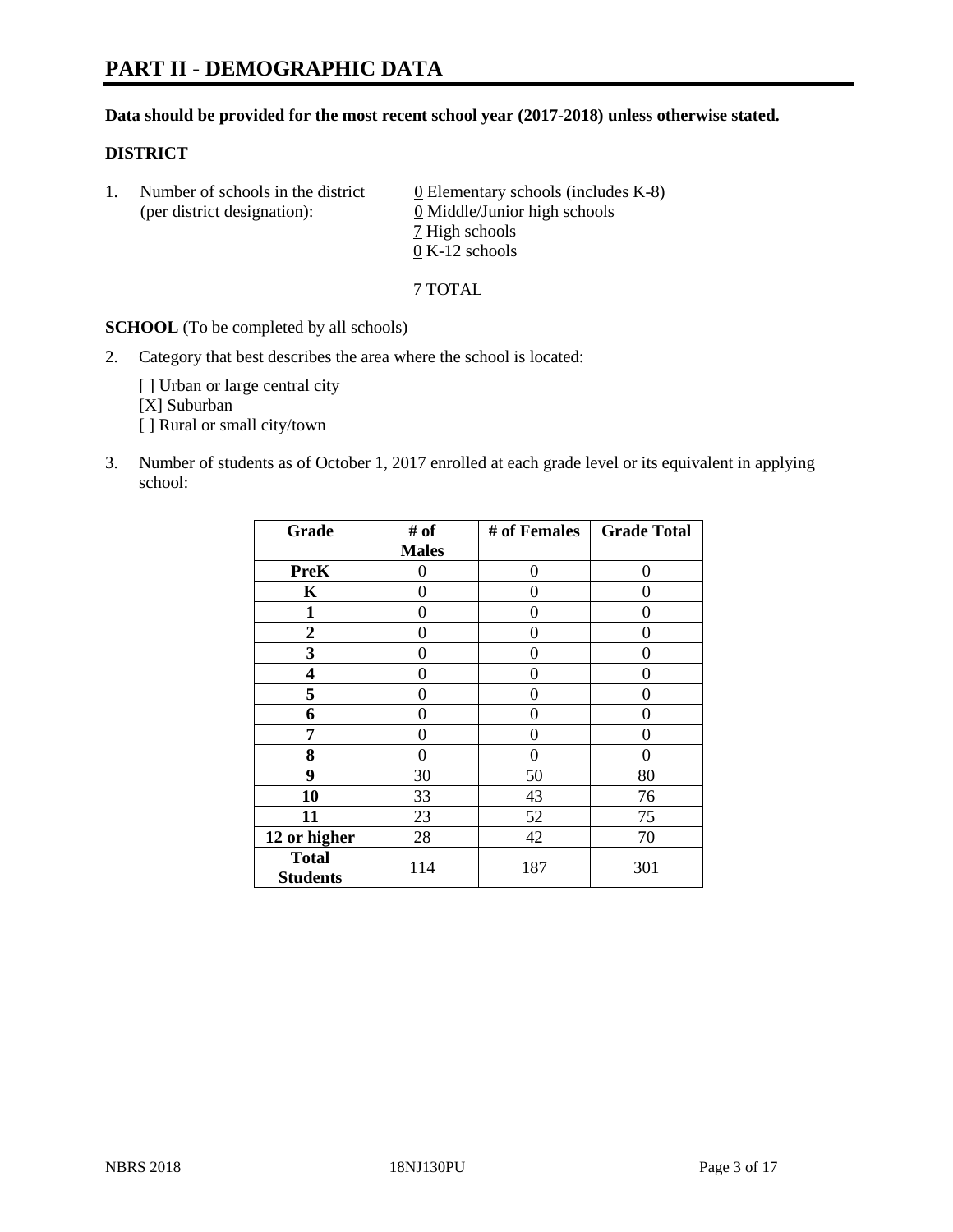the school: 28 % Asian

4. Racial/ethnic composition of  $\qquad 0\%$  American Indian or Alaska Native 3 % Black or African American 2 % Hispanic or Latino 1 % Native Hawaiian or Other Pacific Islander 58 % White 8 % Two or more races **100 % Total**

(Only these seven standard categories should be used to report the racial/ethnic composition of your school. The Final Guidance on Maintaining, Collecting, and Reporting Racial and Ethnic Data to the U.S. Department of Education published in the October 19, 2007 *Federal Register* provides definitions for each of the seven categories.)

5. Student turnover, or mobility rate, during the  $2016 - 2017$  school year: <01%

If the mobility rate is above 15%, please explain.

This rate should be calculated using the grid below. The answer to (6) is the mobility rate.

| <b>Steps For Determining Mobility Rate</b>         | Answer   |
|----------------------------------------------------|----------|
| $(1)$ Number of students who transferred to        |          |
| the school after October 1, 2016 until the         |          |
| end of the 2016-2017 school year                   |          |
| (2) Number of students who transferred             |          |
| <i>from</i> the school after October 1, 2016 until | 2        |
| the end of the 2016-2017 school year               |          |
| (3) Total of all transferred students [sum of      |          |
| rows $(1)$ and $(2)$ ]                             | 2        |
| (4) Total number of students in the school as      |          |
| of October 1, 2016                                 | 301      |
| (5) Total transferred students in row (3)          |          |
| divided by total students in row (4)               | ${<}.01$ |
| $(6)$ Amount in row $(5)$ multiplied by 100        |          |

6. English Language Learners (ELL) in the school:  $0\%$ 

0 Total number ELL

Specify each non-English language represented in the school (separate languages by commas):

7. Students eligible for free/reduced-priced meals:  $\frac{2\%}{7}$ <br>Total number students who qualify:  $\frac{2\%}{7}$ Total number students who qualify: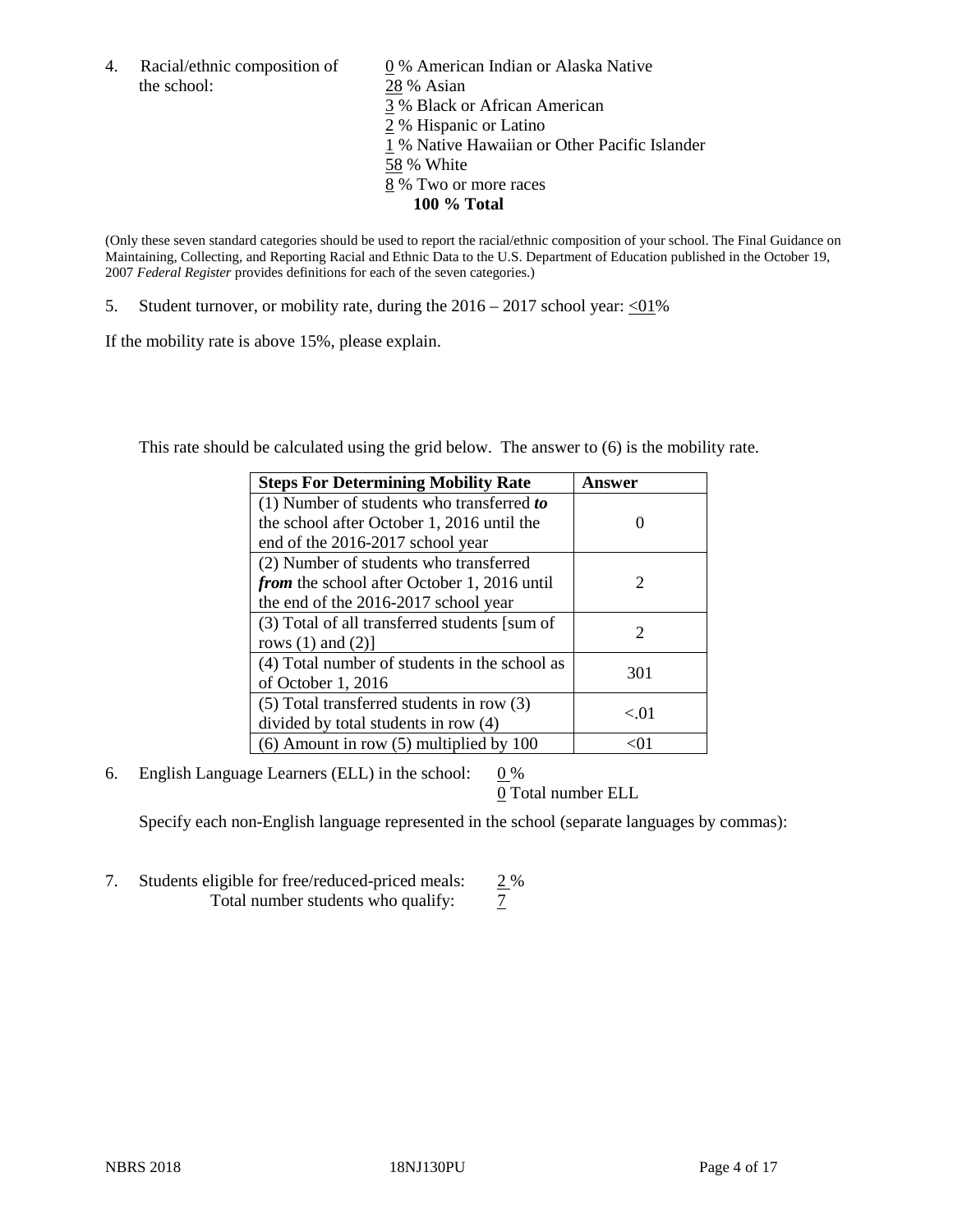0 Total number of students served

Indicate below the number of students with disabilities according to conditions designated in the Individuals with Disabilities Education Act. Do not add additional conditions. It is possible that students may be classified in more than one condition.

| 0 Autism                  | 0 Multiple Disabilities                 |
|---------------------------|-----------------------------------------|
| 0 Deafness                | 0 Orthopedic Impairment                 |
| 0 Deaf-Blindness          | 0 Other Health Impaired                 |
| 0 Developmentally Delayed | 0 Specific Learning Disability          |
| 0 Emotional Disturbance   | 0 Speech or Language Impairment         |
| 0 Hearing Impairment      | 0 Traumatic Brain Injury                |
| 0 Intellectual Disability | 0 Visual Impairment Including Blindness |

- 9. Number of years the principal has been in her/his position at this school: 7
- 10. Use Full-Time Equivalents (FTEs), rounded to nearest whole numeral, to indicate the number of school staff in each of the categories below:

|                                                                                                                                                                                                                                | <b>Number of Staff</b> |
|--------------------------------------------------------------------------------------------------------------------------------------------------------------------------------------------------------------------------------|------------------------|
| Administrators                                                                                                                                                                                                                 |                        |
| Classroom teachers including those<br>teaching high school specialty<br>subjects, e.g., third grade teacher,<br>history teacher, algebra teacher.                                                                              | 24                     |
| Resource teachers/specialists/coaches<br>e.g., reading specialist, science coach,<br>special education teacher, technology<br>specialist, art teacher, etc.                                                                    | 0                      |
| Paraprofessionals under the<br>supervision of a professional<br>supporting single, group, or classroom<br>students.                                                                                                            | $\Omega$               |
| Student support personnel<br>e.g., guidance counselors, behavior<br>interventionists, mental/physical<br>health service providers,<br>psychologists, family engagement<br>liaisons, career/college attainment<br>coaches, etc. | $\mathfrak{D}$         |

11. Average student-classroom teacher ratio, that is, the number of students in the school divided by the FTE of classroom teachers, e.g.,  $22:1$  12:1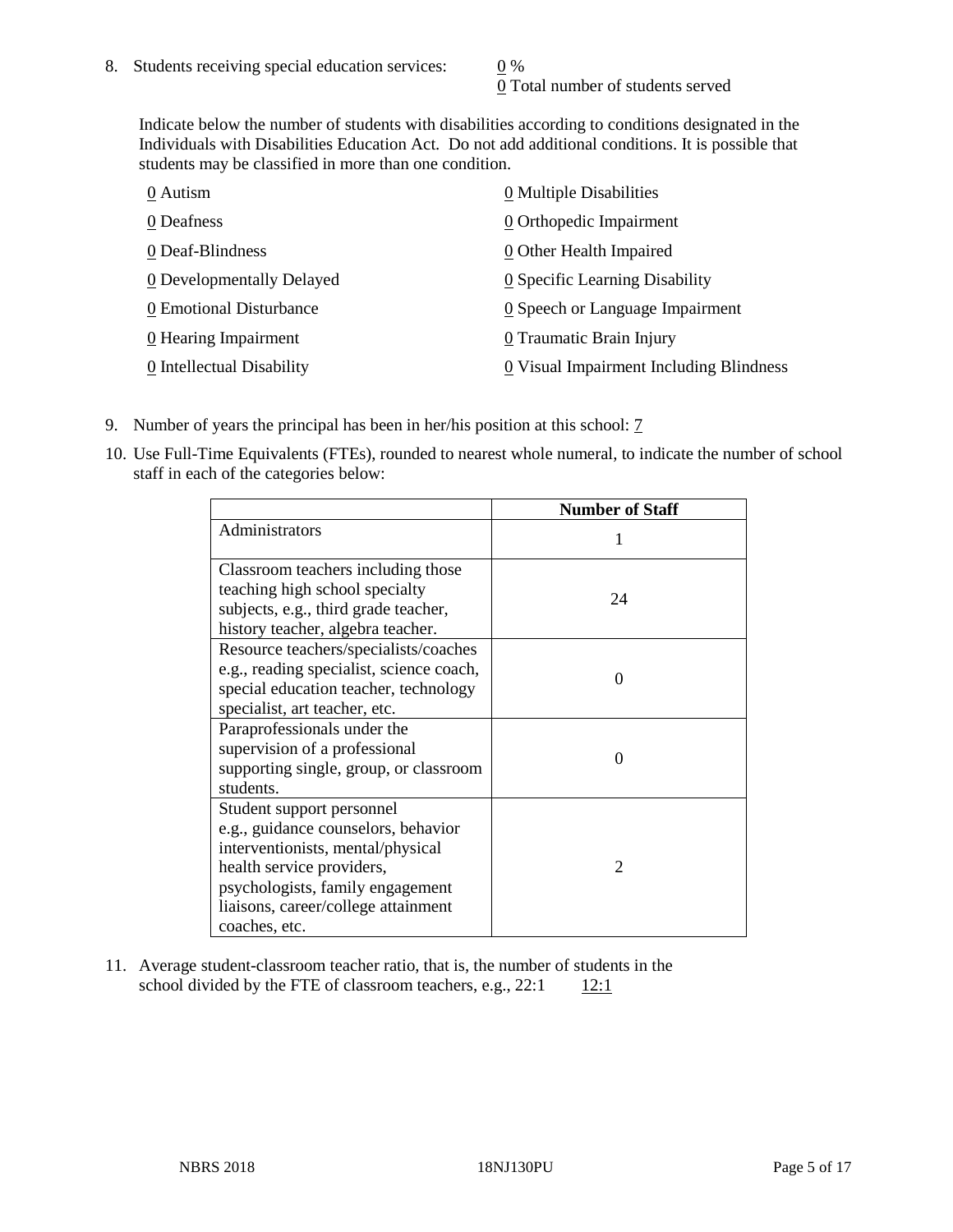12. Show daily student attendance rates. Only high schools need to supply yearly graduation rates.

| <b>Required Information</b> | 2016-2017 | 2015-2016 | 2014-2015 | 2013-2014 | 2012-2013 |
|-----------------------------|-----------|-----------|-----------|-----------|-----------|
| Daily student attendance    | 95%       | 95%       | 94%       | 95%       | 96%       |
| High school graduation rate | 00%       | 100%      | 00%       | 100%      | 00%       |

#### 13. **For high schools only, that is, schools ending in grade 12 or higher.**

Show percentages to indicate the post-secondary status of students who graduated in Spring 2017.

| <b>Post-Secondary Status</b>                  |                |
|-----------------------------------------------|----------------|
| Graduating class size                         |                |
| Enrolled in a 4-year college or university    | 100\%          |
| Enrolled in a community college               | 0%             |
| Enrolled in career/technical training program | 0%             |
| Found employment                              | 0%             |
| Joined the military or other public service   | 0%             |
| Other                                         | $\frac{10}{6}$ |

14. Indicate whether your school has previously received a National Blue Ribbon Schools award. Yes X No

If yes, select the year in which your school received the award. 2007

15. In a couple of sentences, provide the school's mission or vision statement.

The Monmouth County Academy of Allied Health and Science prepares and motivates students to pursue further education towards a career in the medical sciences through a rigorous specialized curriculum and community-based partnerships, inspiring students to serve society with compassion, skill, and vision.

16. **For public schools only**, if the school is a magnet, charter, or choice school, explain how students are chosen to attend.

AAHS is one of five career academies administered by the Monmouth County Vocational School District. Students must be residents of Monmouth County New Jersey by the application deadline in December.

The first step in the admissions process is for prospective eighth grade students to attend a Prospective Student Information Session accompanied by a parent or guardian. Information Sessions are approximately 2 hours long. They are conducted on four dates in the fall. During the Information Session students are provided with information about the school, our mission, and our curriculum by rotating through short presentations from each department. They are also informed of requirements to complete an application to the school. At the end of the session, eighth grade students receive a registration code and information on how to access the online application.

The second step is to complete the application. The application is submitted online. The application deadline is generally the first Friday in December. Only students in grade 8 can submit an application. When the online application has been successfully submitted, the student receives a confirmation page and an application checklist for the middle school administration. The applicant must provide their school with the checklist and request their transcript be sent to Monmouth County Vocational School District.

The third step is for the prospective student to take the Admission Exam on the 3rd Saturday in January; Picture ID is required for testing.

Selection for admission is based on an admission score that is comprised of 7th and 8th grade English, Math, Social Studies, and Science grades (30%) and Admission Exam results (70%). The passing admission score for prospective students is 75%. To promote representation from throughout the county, the student with the highest passing score from each of the 52 sending districts in the county is offered admission. Subsequent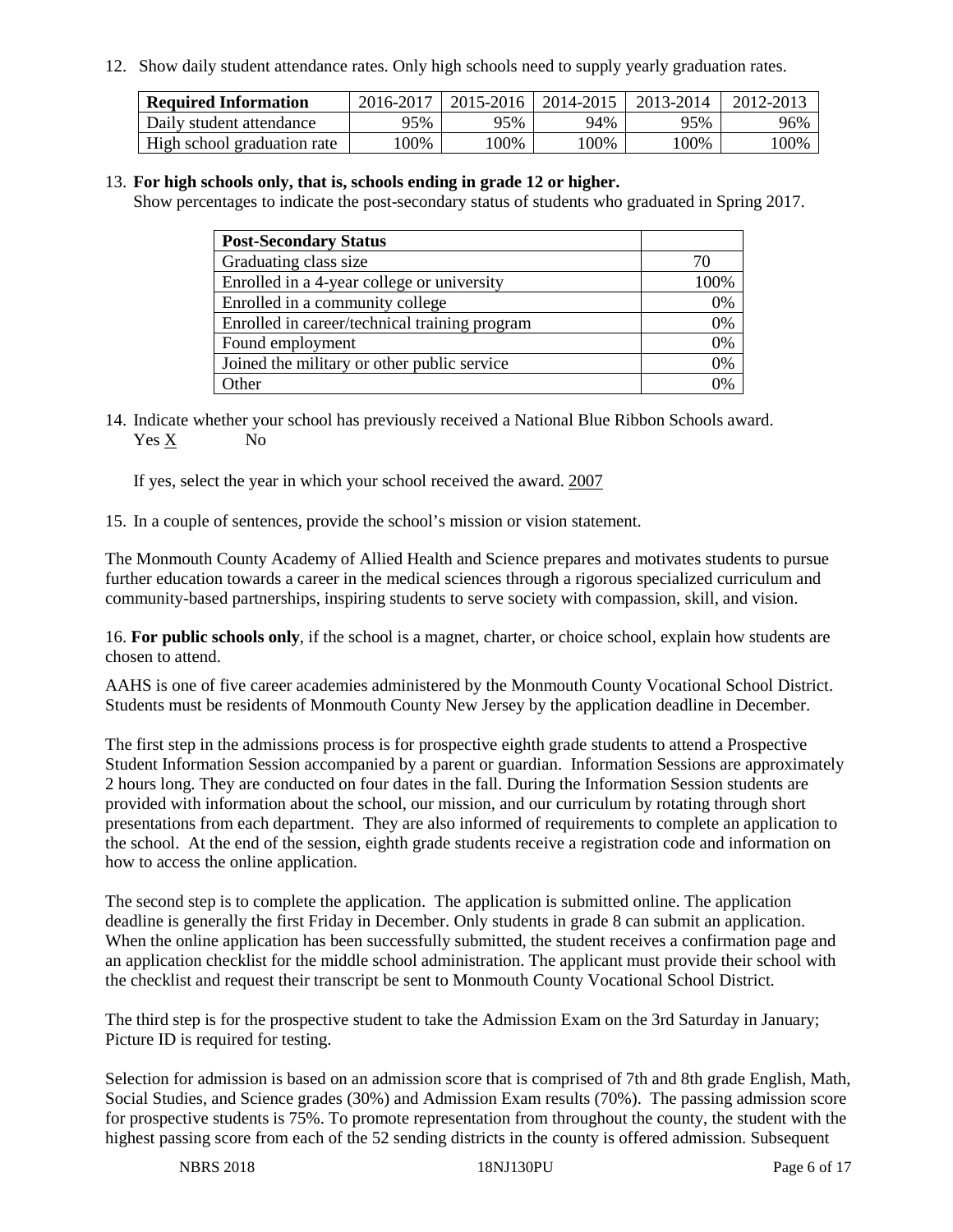offers of admission come from a county-wide rank ordered list. The ideal freshman class size is 80 students. Generally 85 offers of admission are made each year.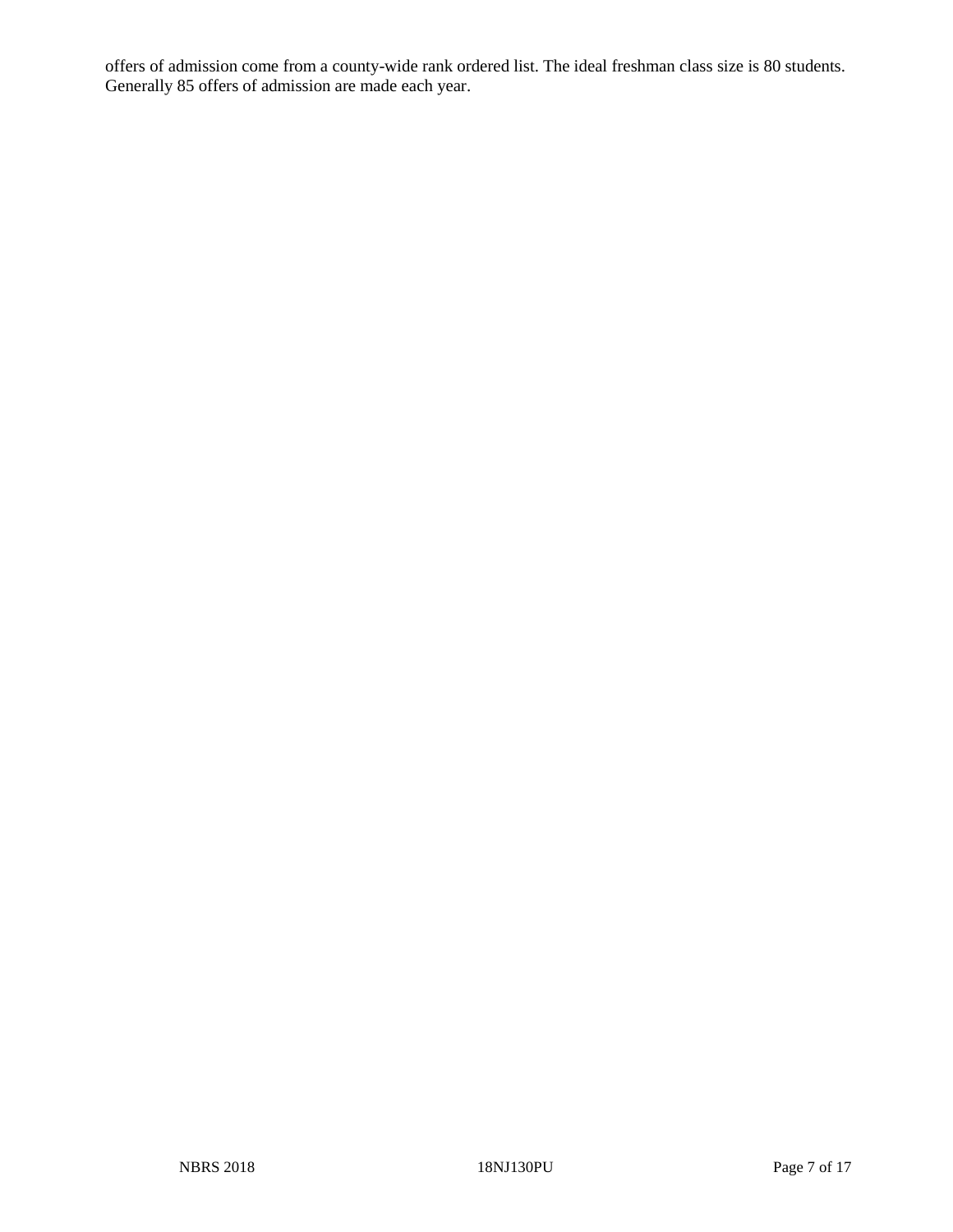# **PART III – SUMMARY**

Monmouth County Academy of Allied Health and Science (AAHS) is one of the 15 educational programs administered by the Monmouth County Vocational School District (MCVSD). These include shared time vocational programs, located in Aberdeen, Asbury Park, Freehold, Hazlet, Keyport, Middletown, and Neptune that provide students with an education and field experience in a trade. A shared time vocational program for students with special needs is located in Freehold. A full time program for students at risk is located in Tinton Falls. A full time two-year program for high school students interested in law and public safety careers is located in Long Branch. There are five four-year high school programs, referred to as career academies that provide highly specialized high school curriculum intended to prepare students to pursue further education in specific career fields. These include Biotechnology High School, Communications High School, High Technology High School, the Marine Academy of Science and Technology, and the Monmouth County Academy of Allied Health and Science.

AAHS is located in Neptune, New Jersey, but draws students from all of Monmouth County. AAHS is a twice-recognized Blue Ribbon School and a member of the National Consortium of Specialized Secondary Schools of Mathematics, Science and Technology. To support its mission to prepare and motivate students to pursue further education towards a career in the medical sciences through rigorous specialized curriculum and community based partnerships, AAHS offers an honors college preparatory curriculum with an emphasis on science, technology, and service learning, especially as those subjects apply to medicine and the health sciences.

AAHS has an enrollment of about 300 students, roughly 40%/60% male/female; 60% white, 30% Asian, 3% black, 3% Hispanic, and 2% Pacific islander. In order to facilitate experiential and project-based learning, the school is on a semester block schedule with four 85 minute class periods each day. Courses are taught for one-half of the school year. All students at AAHS are enrolled in the same core curriculum which is taught at an honors level. The staff is comprised of 24 full time teachers, 2 adjuncts, 2 guidance counselors, 1 school nurse, 2 office secretaries, and 3 custodians.

AAHS has developed and maintains community-based partnerships with over sixty agencies, organizations, and individuals to supplement classroom instruction. Our partnerships enable students to experience "hands on" activities in the health careers field beginning in the ninth grade and continuing throughout their four years at the AAHS. Freshman activities include field trips to health care facilities and learning clinical skills such as taking vital signs and performing CPR. Sophomores observe the operations of a hospital as they rotate through various departments at Jersey Shore University Medical Center, a teaching hospital that is within walking distance of the school, while juniors visit local community service facilities, to research, create, and deliver a service project based around a community need. This educational sequence culminates with the Senior Mentorship program in which students are paired with local health-care professionals for nine hours per week during an eight-week program, learning from mentors in the field and practicing what they have learned. Our Dual Enrollment articulation with Rutgers University School of Health Professions and Georgian Court University allows students to earn up to 19 college credits upon graduation. A Memorandum of Agreement with Monmouth University allows students who are enrolled in Alternative Medicine to receive college credit at Monmouth University.

As our mission statement indicates, "The Academy of Allied Health and Science prepares and motivates students to pursue further education towards a career in the medical sciences through a rigorous specialized curriculum and community-based partnerships, inspiring students to serve society with compassion, skill and vision." AAHS consistently sends all of its graduates to four-year institutions of higher education, with over 70% of our graduates continuing their studies in the health and science field.

Classes are taught in eighty-five minute blocks, permitting teachers and students to delve deeply into the content and employ creativity in instruction as well as permitting more performance based tasks and inquirybased activities. Cooperative learning activities and a robust distance learning program create a vibrant learning environment for students and teachers. In addition, a one-hour lunch/activity period in the middle of the day provides time for greater student involvement in extra-curricular clubs, student/teacher collaboration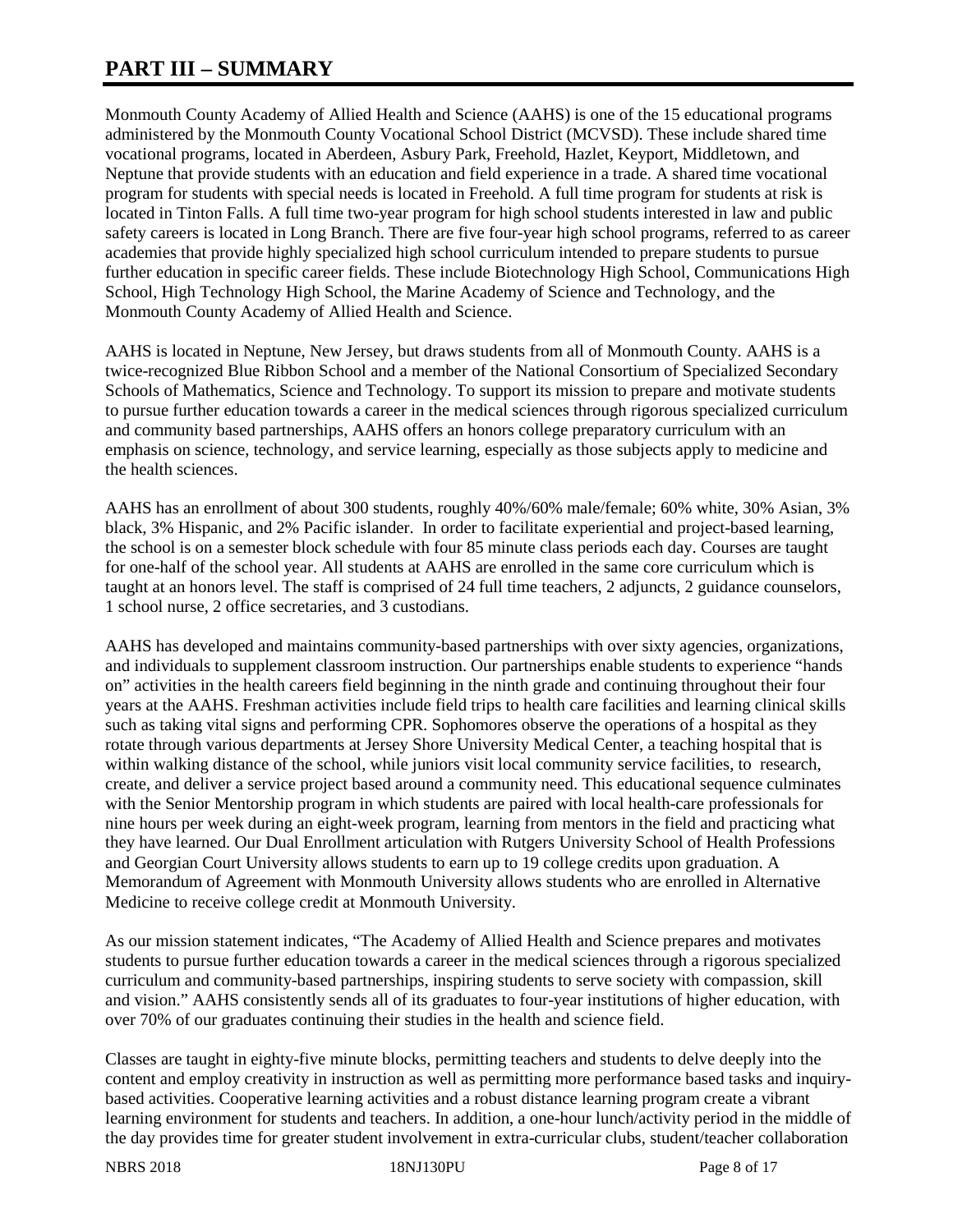on academic and service projects, and additional academic support from teachers.

Students participate in a variety of activities and clubs, including theme-related (Future Health Professionals (HOSA) and Science Club) and service (4H and National Honor Society) groups. The school has also earned recognition in various areas (HOSA at the state and national levels, Monmouth County Mock Trial and the National Honor Society's work with Big Brothers/Big Sisters). Approximately 50% of students participate in sports and other activities (such as band, orchestra, and cheerleading) at their home district school. An active Parent-Student-Faculty Association provides our school community with financial support to fund extra-curricular programs and teacher grants.

National Blue Ribbon Recognition in 2007 provided the school community, including our parents and the industry partners who are so important to our program of instruction, with an affirmation that the school is providing our students with a solid preparation for success in college and in the workplace. It is an achievement that serves as an impetus for continuous improvement.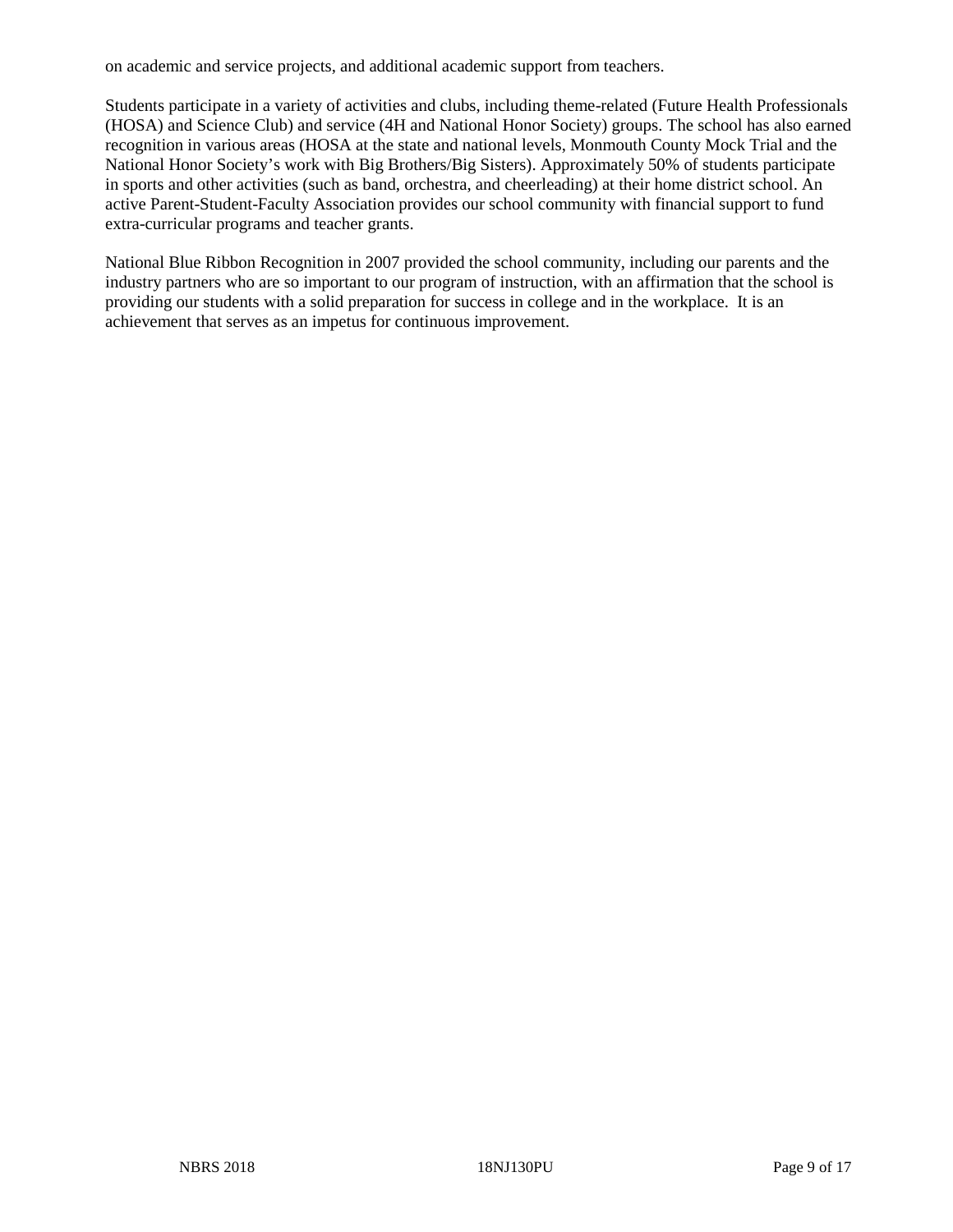## **1. Core Curriculum:**

In keeping with the school mission to prepare and motivate "...students to pursue further education towards a career in the medical sciences through a rigorous specialized curriculum and community-based partnerships, inspiring students to serve society with compassion, skill, and vision," the course content, scope and sequence of our core curriculum is intended to prepare our students for success in undergraduate programs that can lead to careers in the healthcare professions, and to impart the workplace skills that will enable success in the healthcare professions.

English curricula focuses on the foundational skills of reading, writing, speaking, listening, and critical thinking, as well as preparing students for the linguistic rigor that they will encounter in college and the workplace. Students must demonstrate effective communication skills that are applied across various contexts. Senior English students facilitate a seminar discussion on a chosen thematic topic, write a research paper, and complete an Action Research Project to identify and solve a problem in their community. The English curricula includes: English I: Culture and Global Society, English II: Identity and the Human Experience, English III: Humanity and the Search for Meaning, and English IV: Critical Discourse - Science and Humanity.

Mathematics curricula provides a logical way to analyze relationships. The use of manipulatives, measuring devices, computers and calculators helps students enhance problem-solving skills, develop critical and logical thinking, and contributes to the students' mathematical development. As algebra, geometry and trigonometry serve as the foundation for the study of calculus, AAHS students are required to take four years of math. The math curricula includes: Algebra 1, Geometry, Algebra 2, Pre-Calculus, and either Calculus, Advanced Placement Calculus A/B, or Advanced Placement Calculus B/C. Students who start the math sequence with Algebra 2 in 9th grade take Statistics during their junior year.

The science curricula fosters analytical thinking and laboratory skills while focusing on the allied health and medical themes. Science courses are aligned and updated according to Next Generation Science Standards to ensure an inquiry-based approach. Each course has a lecture and laboratory component that increases in complexity over the four years. The students have opportunities to evaluate their skills in advanced courses and at their mentorship sites. Students also are involved in distance learning opportunities and live lectures with science and medical professionals. The science curricula includes: Biology (9th), Chemistry (10th), Physics and Forensic Science Exploration (11th), Cellular & Molecular Biology and Advanced Chemistry (12th).

The social studies program develops students into civic-minded individuals who are culturally, and politically aware, and possess respect for global diversity. Through a sequence of required courses designed with purposeful cross-curricular collaborations and activities requiring analytical and persuasive communication, the student-centered activities help students explore and engage in the study of history and the social sciences. Students are also provided a solid foundation of practical financial knowledge, examining economic principles that prepare them to become informed, responsible economic decision makers. The curriculum includes grant proposal writing, which allows students to write a formal grant proposal for a social need in their community of interest and then present their proposal to relevant stakeholders. Ethics and Public Policy is offered as a senior year elective course. The Social Studies curricula includes: World History (9th), United States History I (10th), United States History II and Financial Literacy & Grant Writing (11th), Ethics and Public Policy (12th).

The 21st century worker of tomorrow must be flexible, able to work well with others, competent, comfortable in the use of technology, and also socially sensitive to the needs of the community, locally as well as globally. Therefore, all students at the AAHS are enrolled in the same core curriculum which revolves around problem solving and decision-making situations in the allied health career field. A focus on project based learning that stresses critical thinking, problem solving, team work, and interpersonal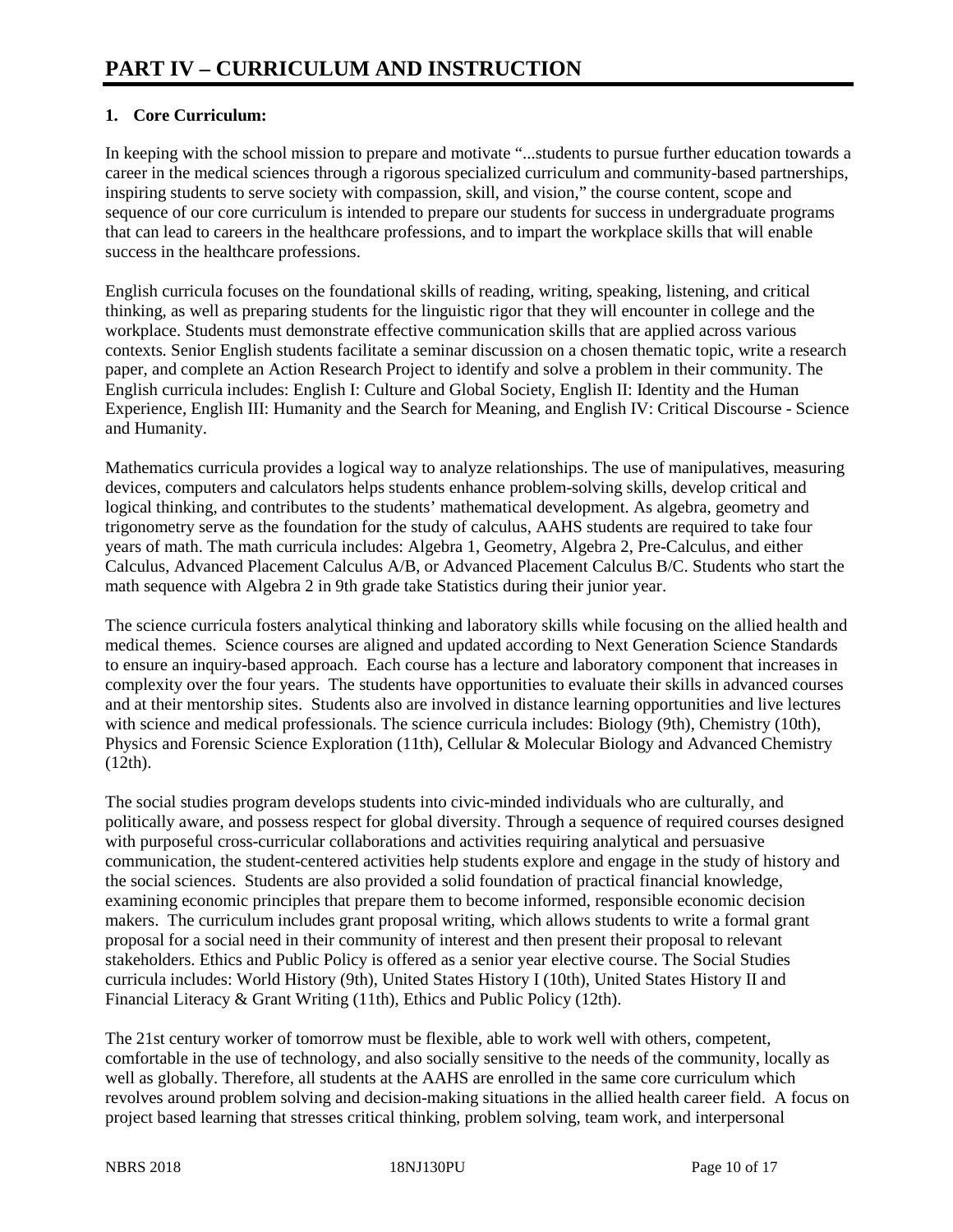communications in the core curriculum, at each grade level, supports success in the thematic health occupations curriculum that prepares our students for career readiness.

#### **2. Other Curriculum Areas:**

The Department of Allied Health curricula addresses health occupations and sets us apart as a school of choice. The curricula is vertically aligned to expand on the knowledge and skills of the prior course. The course sequence begins freshman year with two Allied Health courses: Dynamics of Healthcare and Clinical Skills. Dynamics is an introductory course into health occupations, the industry of health care, medical vocabulary, and includes field trips and exposure to healthcare professionals. Clinical Skills prepares the student for sophomore year hospital rotations by teaching skills such as CPR and measuring vital signs. In Anatomy I, sophomores are able to utilize these skills outside of the classroom by participating in a sevenweek hospital rotation at Jersey Shore University Medical Center one day a week for three hours. Introduction to Public Health, taken junior year, continues the exploration of various communities in both wellness and disease through an epidemiological perspective. Students travel to community agencies to assess various vulnerable populations at sites such as the Jersey Shore Mission and the Center for Vocational Rehabilitation.

Senior year, students take Introduction to Sign Language for the Health Professional and may choose either Emergency Medical Technician (EMT) certification or Introduction to Physical Therapy. They also participate in an eight-week mentorship, the capstone course of the Allied Health curricula. In this culminating activity students work side by side with a health or science professional of their choosing for three afternoons a week, at a variety of facilities in and around Monmouth County. Examples of student experiences are: all local hospitals in a variety of departments; veterinary hospitals; MD offices with specific MDs and/or group practices; and biomedical and biochemical facilities. The mentorship concludes with a performance evaluation by the mentor and a final student presentation evaluated by the mentorship coordinator.

Mastery of a world language expands intellectual perspectives by challenging students to develop reasoning, verbal, and meta-cognitive skills. Skills gained through second language acquisition strengthen the students' capacities in other curriculum areas. Students develop and practice reasoning and critical thinking skills in a classroom where communication is the goal. AAHS students can elect to study Latin or Spanish. The Spanish curricula consists of levels 1-5. Students may enter at a Spanish 2 level based on successful completion of a placement exam. Students achieve proficiency in reading, writing and speaking through class discussions, role playing activities, dialogue presentations, distance learning and group activities to reinforce the vocabulary and grammar learned. The Latin curricula consists of levels 1-4. The Latin curricula embraces the culture and language with hands on activities, including skits, presentations, dramatic interpretations, and artistic expressions.

Every student participates in a sequential physical education program designed to support healthy habits, and reduce the risk of disease. Fitness classes meet on alternating days for one semester freshman, sophomore, and junior years. Freshmen students focus on operating fitness machines safely and effectively. They progress to principles of cardiovascular and weight training, and the benefits of regular exercise targeting specific muscle groups. Sophomores practice the principles of interval training, learning about muscle contractions and healthy weight loss. As juniors, students learn to assess fitness by measuring muscular strength and flexibility, cardiovascular efficiency, body fat percentage, and posture. Senior students participate in an independent study which may include a wide variety of activities.

AAHS students take Computer Applications (9th), and Principles of Computer Technology (10th). Computer Applications promotes the principles of proper and ethical use of computer resources and emphasizes the use of the computer as a tool. Students develop skills in Microsoft Office suite, Google applications, and graphic design, and are introduced to coding with HTML and Scratch. These skills are acquired and reinforced in the coursework of many disciplines throughout their AAHS careers. Principles of Computer Technology focuses on the basics of computer hardware and software, the Internet, computer safety and security, and programming with Python. Through reports, projects, and presentations, students reflect on how computer technology is influencing their lives today, and how it may evolve in the future,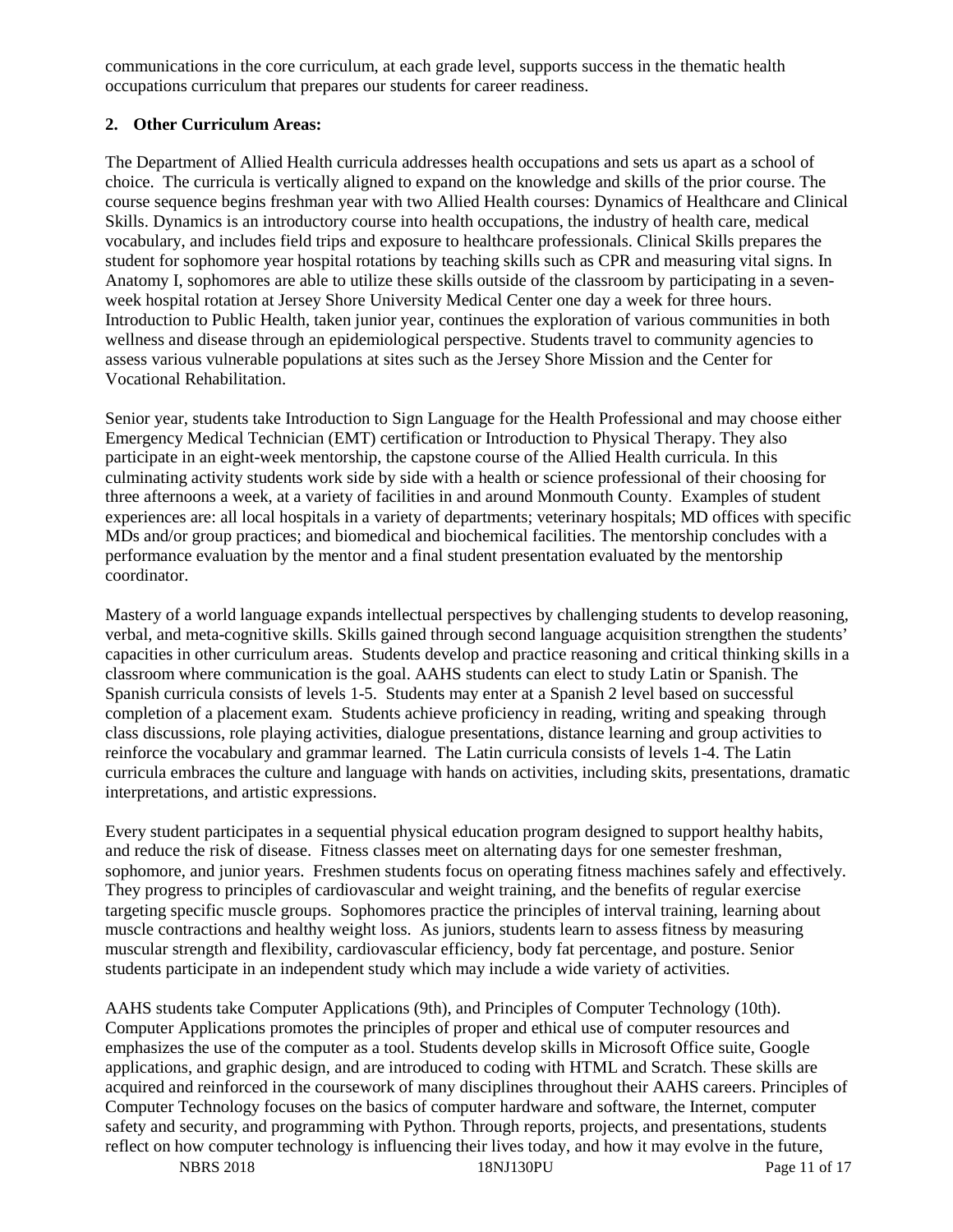with a particular focus on artificial intelligence, robotics, and medical applications.

AAHS has identified the need to integrate visual arts components throughout our curricula in order to improve observational skills which are vital in the healthcare field. This is a four year cross-disciplinary initiative that begins with an introduction to the elements and principles of design and includes art analysis, museum trips, an art show and festival, and the creation of original medical illustrations. During their senior mentorship, students apply these observational skills and incorporate the experience in their mentorship presentation.

#### **3. Instructional Methods, Interventions, and Assessments:**

Although traditional teaching methods such as lecture, small group instruction, and individual instruction are used at AAHS, instructors emphasize a collaborative approach focused on project based learning and the use of performance based tasks to assess the students' ability to apply their content knowledge and career readiness skills. AAHS students are engaged in simulated activities such as the use of SimMan, a computerized patient simulator, to practice emergency medical skills. Distance learning experiences provide students with opportunities to interact in real-time with surgical teams during kidney transplants and knee replacement operations. Students act as investigators working with an epidemiologist to solve a case of foodborne illness.

Partnerships with community and industry stakeholders allow for unique learning experiences, providing ample opportunities for students to practice and apply knowledge, as well as a learning scaffold for realworld workplace issues. Students participate in hands-on learning experiences through field trips to the Asbury Mission, the Monmouth-Ocean County Food Bank, and hospital rotations working within various department of the Jersey Shore University Medical Center.

A variety of instructional methods are used to assure student success. Block scheduling provides 85 minute classes for interactive and collaborative student centered activities. Instruction is differentiated throughout the curriculum; for example, in the Anatomy and Physiology course students are provided with a choice of creating a 3 dimensional depiction of the skin layers and their organelles, or a poster with a written explanation of skin cancer, or an outline of the Integumentary unit when studying skin. Flipped classrooms and web-based supplemental instruction, including math applets and blended learning, are also widely used. Modeling is used to teach lab and clinical skills including taking vital signs, donning and removing personal protective equipment, medical hand washing, and performing cardiopulmonary resuscitation. The instructional methods are aligned with the school's mission of preparing students for success in the health occupations/medical career field as well as higher education.

AAHS uses a variety of assessment methods throughout the curriculum in order to inform instruction through authentic feedback on student learning, and to ensure student proficiency in all of the curriculum content areas. In addition to using traditional written assessment methods an emphasis is placed on assessing workplace readiness skills such as public speaking and professional demeanor across the curriculum. This is done by assessing students' ability to demonstrate content knowledge orally and assessing their dress, speech, and behavior during field trips, hospital rotations, and mentorship. AAHS also stresses laboratory skills such as microscopy and dissection, and a student's ability to work in groups. Assessments of visual art analysis are also incorporated across the curriculum as a means to improve students' observational skills.

Assessment data from the placement exams, mid-term exams and final exams is analyzed. Placement exams are used in world language and math to start students at the appropriate level. Midterm and final exam results are analyzed at the department level to identify potential gaps in students' learning and evaluate the validity of specific questions.

Student progress is tracked in a student information system (SIS) grade book. Teachers enter grades within 10 days of an assessment and typically take action with students when they see a drop in grades. Teachers also make comments in the SIS for parents and students to read, and request a parent meeting when a student is not performing well. District policy requires that teachers contact parents and write a formal Pupil Improvement Plan (PIP) for a student when the class grade falls below 77. Grade level teachers meet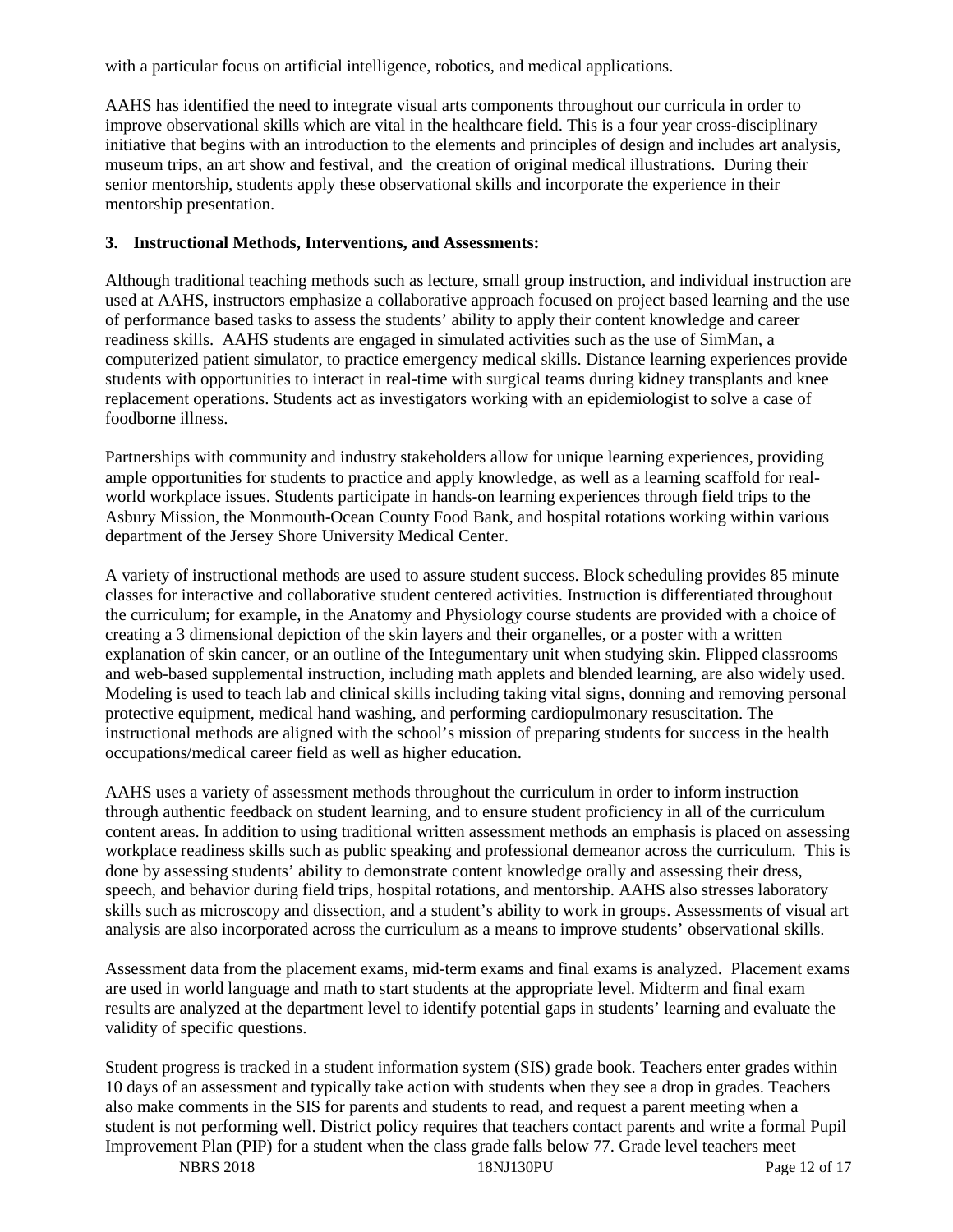monthly to discuss student issues. One of the outcomes of a grade level meeting might be a cross disciplinary intervention with a school counselor coordinating the effort. Additional Interventions may include: extra instruction with a teacher during activity/lunch period (voluntary, suggested or required); peer tutoring by NHS student volunteers; teacher referral to the Intervention and Referral Services (I&RS) team; I&RS plan developed by the I&RS team with parent knowledge; and Article 504 plans developed by the I&RS team with parent knowledge and support.

AAHS is a high performing school in a high performing district. Students are challenged in a variety of ways. The activities for each unit of study are varied so that students' interest levels and a positive classroom learning environment are maintained. Graduation requirements exceed New Jersey state requirements by 25%. AAHS students must take four years of math through at least pre-calculus, four years of science (including two years of biology and chemistry), three years of a world language, and five dual enrollment courses with Rutgers. All freshmen become certified in basic cardio-pulmonary resuscitation (CPR) and all seniors become certified in CPR for Healthcare Providers. About 60% of each senior class chooses to certify as Emergency Medical Technicians. The minimum GPA to be invited to join the AAHS National Honor Society chapter is 92. Spanish and Latin Honor Society applicants must also have a grade of 92 in the respective language and pursue a fourth year of study.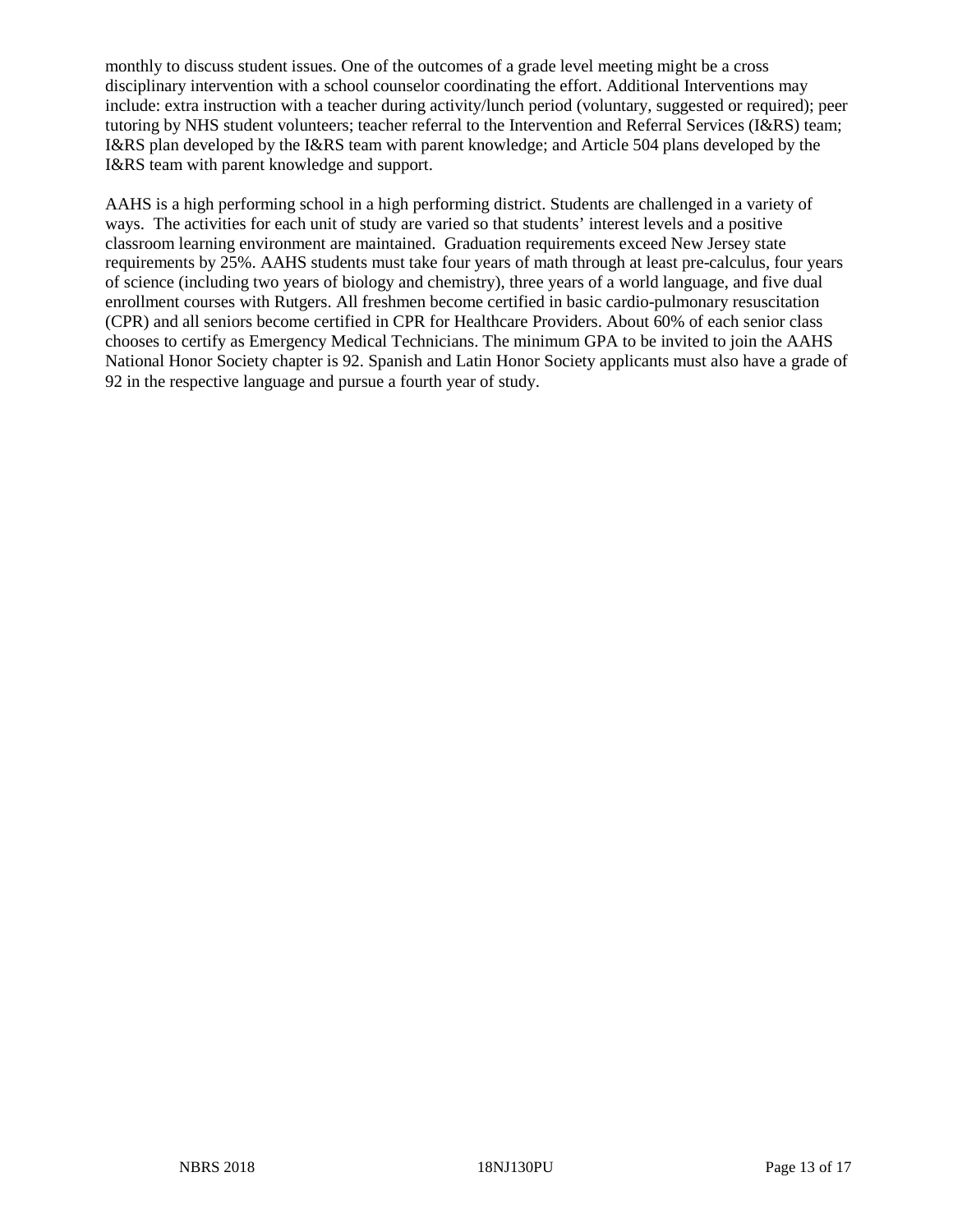#### **1. School Climate/Culture:**

The process of engaging and motivating students starts with the admissions process and continues through student orientation, and on to a curriculum that progressively prepares the students to function successfully in the healthcare field. AAHS is a school of choice that makes an effort to recruit students who are interested in medical science and the health occupations careers field. Once students are accepted to AAHS, the school community focuses on promoting a successful transition to high school, and integration into the school community, with activities including: a formal Orientation Night for new students and parents in April; an informal family picnic, hosted by the parent-teacher association on a Sunday afternoon in June; and a faculty organized series of activities conducted on and off-site during the first three days of school in September, intended to start building class unity and an appreciation for the schools' mission. This welldefined mission allows the teaching staff at AAHS to consistently engage students in an academically rigorous culture that emphasizes skills and knowledge integral to a career in the medical/health occupations career field, and yields a positive learning environment where teachers are valued and supported by parents and students.

All students receive intensive preparation in that thematic career field, starting freshman year with clinical skills training and a college level course that explores health occupations career planning and workplace skills in preparation to start interacting with healthcare professionals in a hospital setting. Over the next three years students continue to take rigorous core courses and college level health science career courses, and participate in grade level integration projects which include research and cooperative learning in every curricular discipline and emphasize school goals. The academic courses address student needs sequentially to support workplace readiness in a healthcare setting in preparation for hands-on industry experiences that are commensurate with the students' preparation, culminating in an eight week long independent student mentorship practicum and presentation during senior year.

The school environment outside of the classroom also plays a critical role in students' growth and motivation. AAHS provides integrated activities, programs that promote socialization, and clubs to engage students in the community, and promote success and confidence. School safety, and character presentations are incorporated into the school day throughout the year in order to inform students of the available support resources, such as school counselors, the child study team, and other school staff members. Clubs and other extra-curricular activities also help to engage and motivate AAHS students. These include: Future Health Professionals (HOSA) a co-curricular activity that offers the opportunity and preparation for group and individual competition in health occupation related skills at the regional, state, and national levels; 4-H club provides opportunities for community and school service; The Science and Math Clubs offer students the opportunity to participate in Makers Day and to compete in the USA Bio-Olympiad, Oncology Olympiad, and Math Olympiad; Team ALLIED provides opportunities for upperclass students to mentor and lead freshmen students; Pulse, the performing arts club, provides an outlet and showcase for students with musical and other performance related talents; Mock Trial provides students with the opportunity to develop public speaking and debate skills within in a legal framework; and The National Honor Society and World Language Honor Societies offer encouragement to maintain high academic and personal standards in order to qualify for membership

AAHS is a small school community that engages faculty in many facets of the school culture. Teachers are integral to the decision making process for school activities and events. With one administrator in the building teachers comprise the majority membership of the School Improvement Panel and the Instructional Council. The professional learning communities (PLCs), which are run by teachers, drive most significant school initiatives including the Middle States Accreditation process, career/technical education (CTE) awareness activities, and the recent 20th Anniversary school celebration that brought together staff, community partners and alumni. Our parent's association celebrates our teaching staff with luncheons and other tokens of appreciation.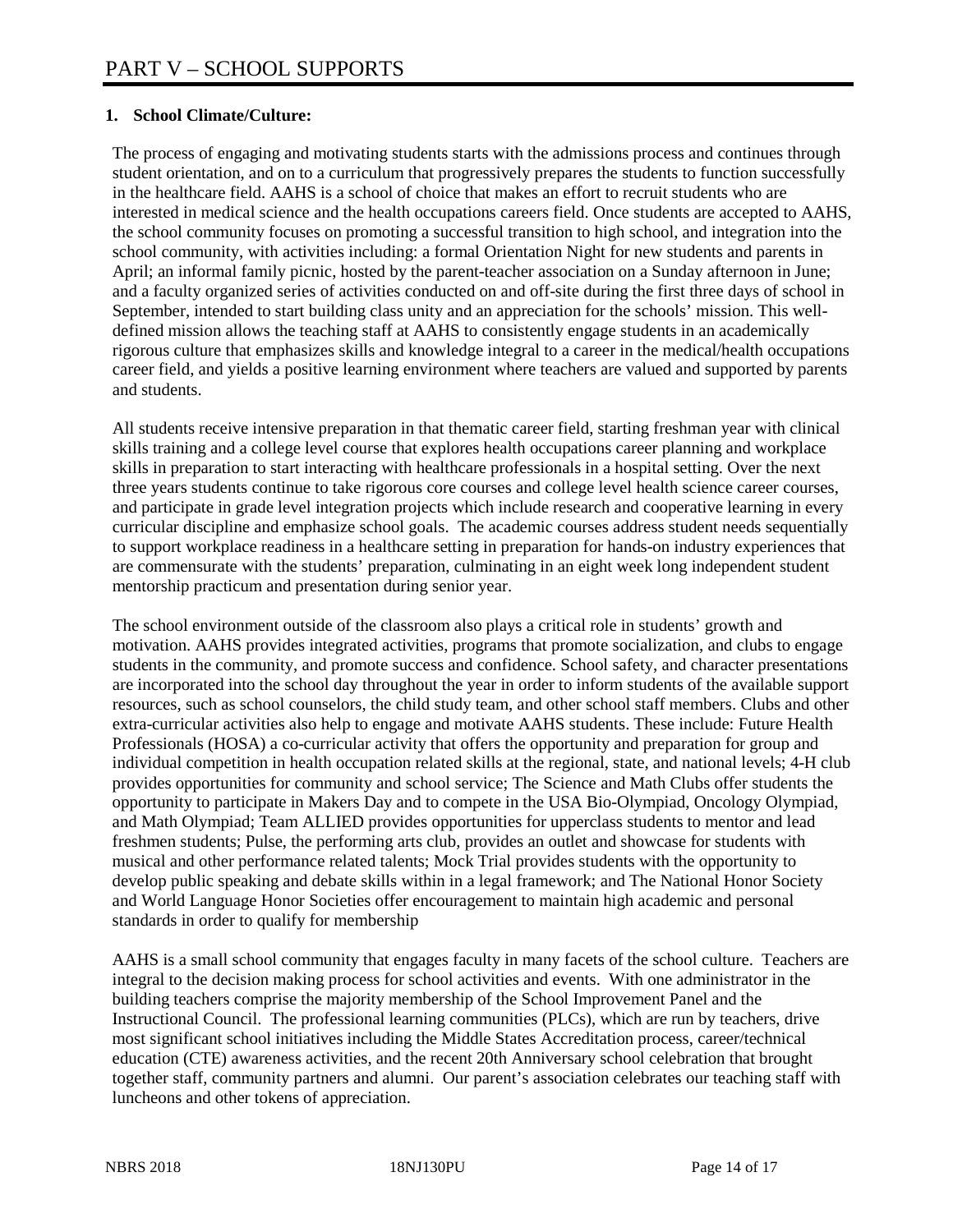#### **2. Engaging Families and Community:**

For a school of choice with about 300 high school students from over 40 sending districts all over Monmouth County, communication with families and stakeholders can be a challenge. Communication with parents and students starts during the application process with mandatory 90-minute prospective student information sessions intended to explain the District educational philosophy, the school mission, theme, and curriculum. Continued communication with families is facilitated throughout a student's four years at AAHS by an active parent-teacher association, regular mailings, the use of email and automated phone calls, Twitter, a website with current information and an up to date school calendar, as well as proactive class advisorship activities, such as monthly class meetings, student leadership development, and parent outreach concerning class activities. Computer technology, such as the District student information system (PowerSchool), and District email, are the primary means of teacher-parent communication. In addition to roughly six mailings per year, the school uses an automated phone, text, and email system to communicate emergent information, like school closings, activity reminders, and recently, flu outbreak information. The school has a very active Parent-Student-Faculty Association that meets monthly and raises funds to support student activities and teacher initiatives. The principal, a teacher, and a student representative attend all PSFA meetings to report on school activities and promote communication with parents.

Communication with our stakeholders is also a prime concern of AAHS. With administrative support, teachers are involved in establishing partnerships with community stakeholders, such as the Jersey Shore University Medical Center and the Rutgers University School of Health Professions High School Careers program. AAHS staff meets regularly with stakeholders to discuss issues and develop the program.

#### **3. Professional Development:**

A decade ago our District piloted the development of professional learning communities (PLCs) as the way forward for professional development in public education. AAHS developed three PLC groups that employ the action research model of professional development. The focus and membership of each PLC group has evolved over time as the interests of the faculty have evolved, but the vision for professional development at AAHS is to promote ongoing standards based learning opportunities for its staff, focusing on a goal of developing their full potential through continuous improvement linked to improved student learning of the NJ Student Learning Standards.

Building-level professional development is coordinated through the School Improvement Panel (ScIP) which has focused on continuing to implement the initiative to improve student observational skills through the integration of visual arts, improving teacher understanding of PARCC, using online professional development resources, and gathering and analyzing evidence of student learning from district common assessment and Rutgers School of Health Related Professions (SHRP) test results.

The school-level professional development plan incorporates a data driven needs assessment and is aligned to New Jersey's Professional Standards for Teachers and Professional Development Standards. The vision promotes meaningful learning, and includes the acquisition of new content knowledge or pedagogical knowledge, techniques, and time to practice, reflect, implement, and evaluate. The vision is for this learning to be job-embedded and to occur in a collaborative and collegial manner. The MCVSD Professional Development Plan promotes and provides a variety of ongoing opportunities, which focus on content knowledge and broadening pedagogy that reflect individual, building and district goals while enhancing student outcomes.

### **4. School Leadership:**

The leadership structure within the Monmouth County Vocational School District is lean and flat. AAHS has one full time administrator and an assistant principal who is shared by four other career academies. There are eight academic disciplines: English, Mathematics, Science, Social Studies, World Language, Physical Education, Computer Technology, and Allied Health. Each discipline has one to four teachers and functions as a department, however, there are no supervisors in any of the career academies, and therefore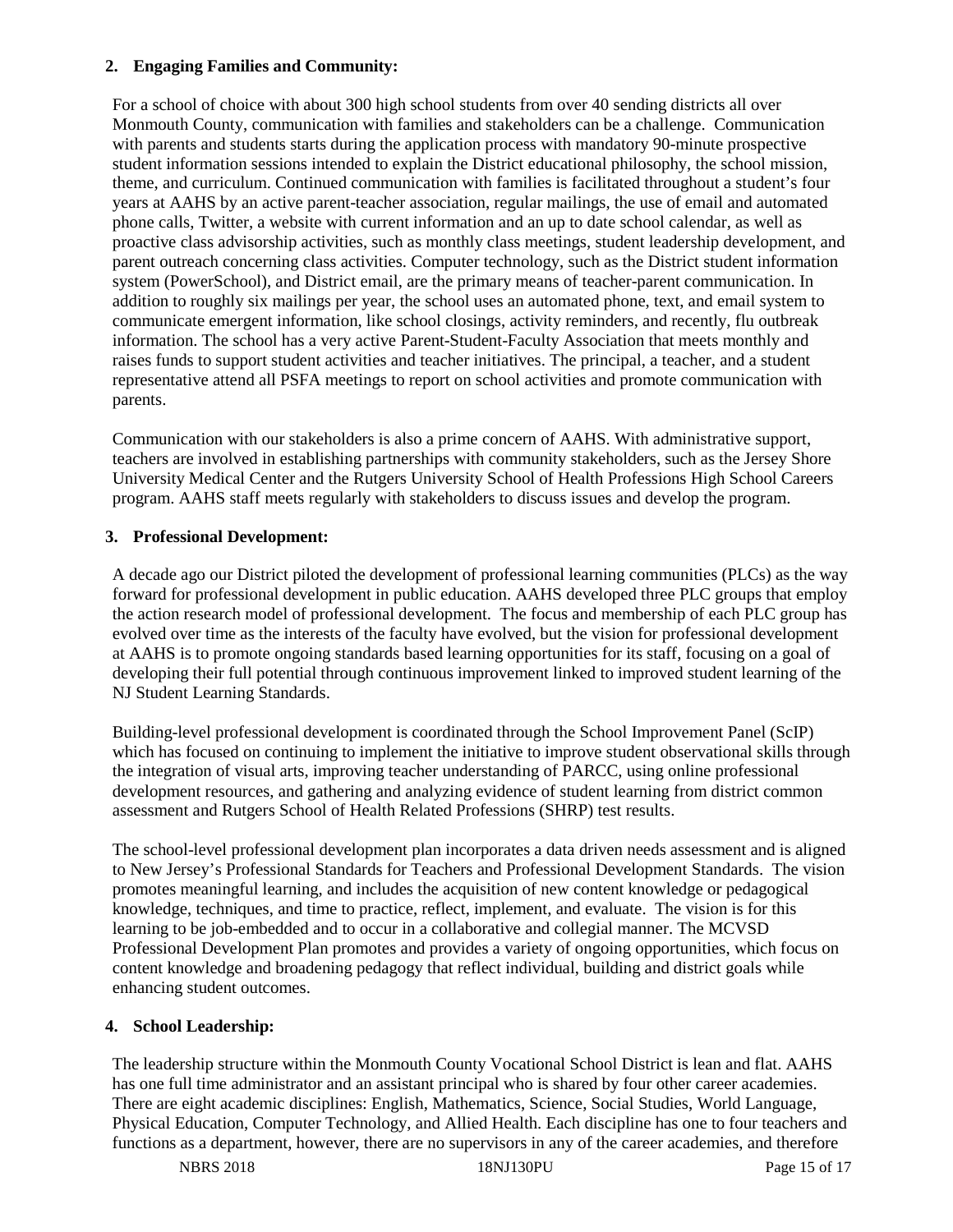no department heads. There are also two school counselors, a school nurse, a school secretary, a guidance secretary, and three custodians. The school nurse is also a certified Health Occupations teacher and teaches Allied Health classes. Given the leadership structure, the leadership philosophy at AAHS is to work with the teaching, custodial, and support staff to sustain a model of shared leadership in which all staff members are encouraged to collaborate to support the school mission by developing, evolving, and promoting a shared vision for the school and students. The administration shares pertinent information with all staff, encouraging healthy patterns of communication within the staff, and providing opportunities for staff members to take initiative and work collaboratively to affect continuous improvement. Significant teacher led teams include grade-level teams, the School Improvement Panel (ScIP) and, the Instructional Council. Grade level meetings occur monthly, are led by class advisors, involve all faculty who teach that grade level along with school counselors, and address student academic and behavioral needs by sharing information across disciplines. Instructional Council is also teacher led and focuses on the continuous improvement of curriculum and its impact on student achievement.

The principal's role is to facilitate teaching and learning by promoting a learning culture with appropriate policies and procedures. Stakeholders have a voice though the parent-teacher association, the school safety team, and advisory board meetings with industry partners. Local and county law enforcement agencies also have a role, particularly in our school safety procedures and training.